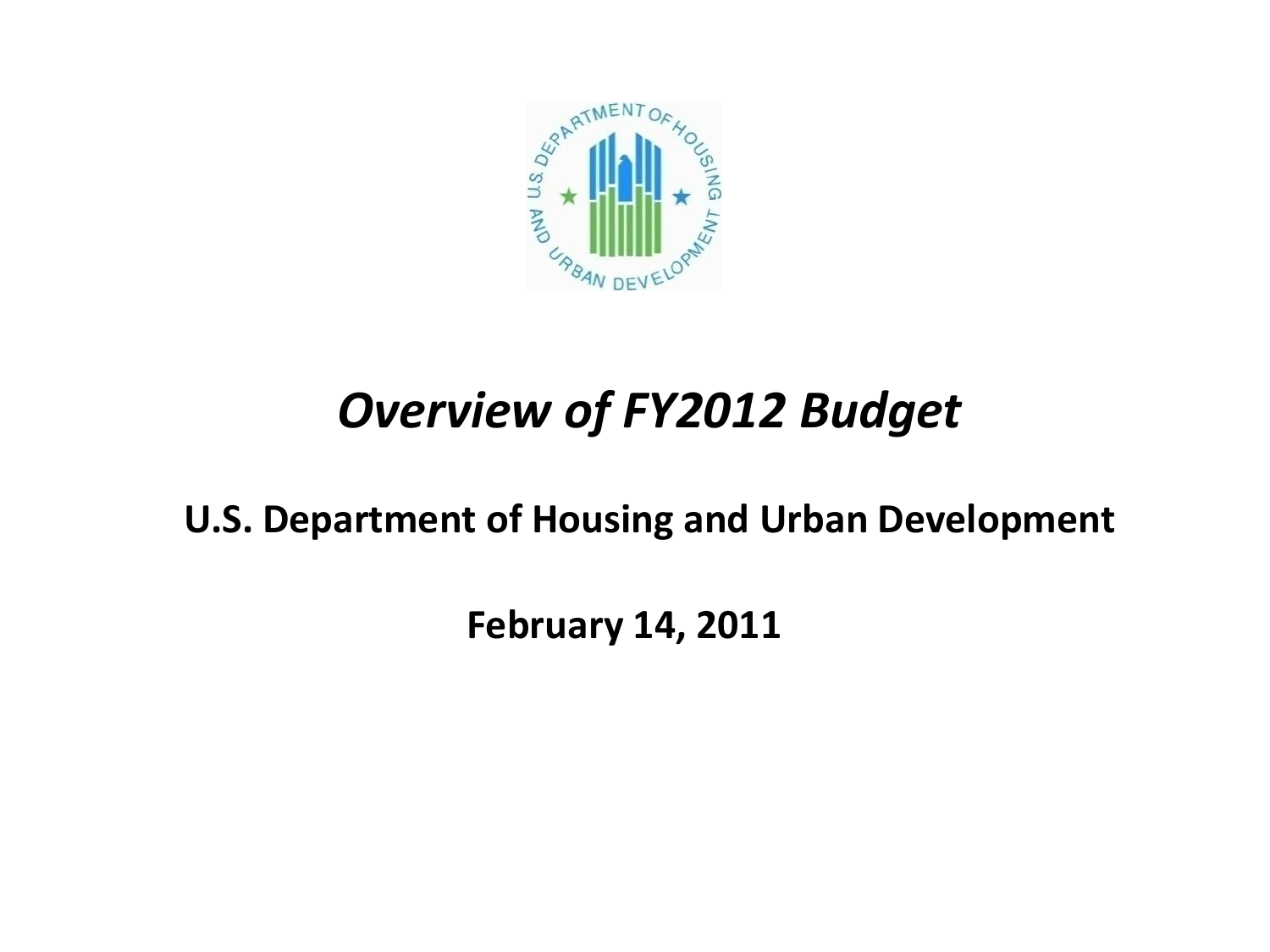### **Agenda**

- **I. The Context**
	- A. The Economy and The Housing Market
	- B. Accomplishments of HUD and Partners
	- C. The President's 2012 Budget

## **II. The Budget Principles**

- A. Prioritizing Renewals
- B. Making Tough Choices

# **III. HUD's FY 2012 Budget**

- A. Winning the Future through our Strategic Plan Goals
- B. Strategic Plan Goals in Focus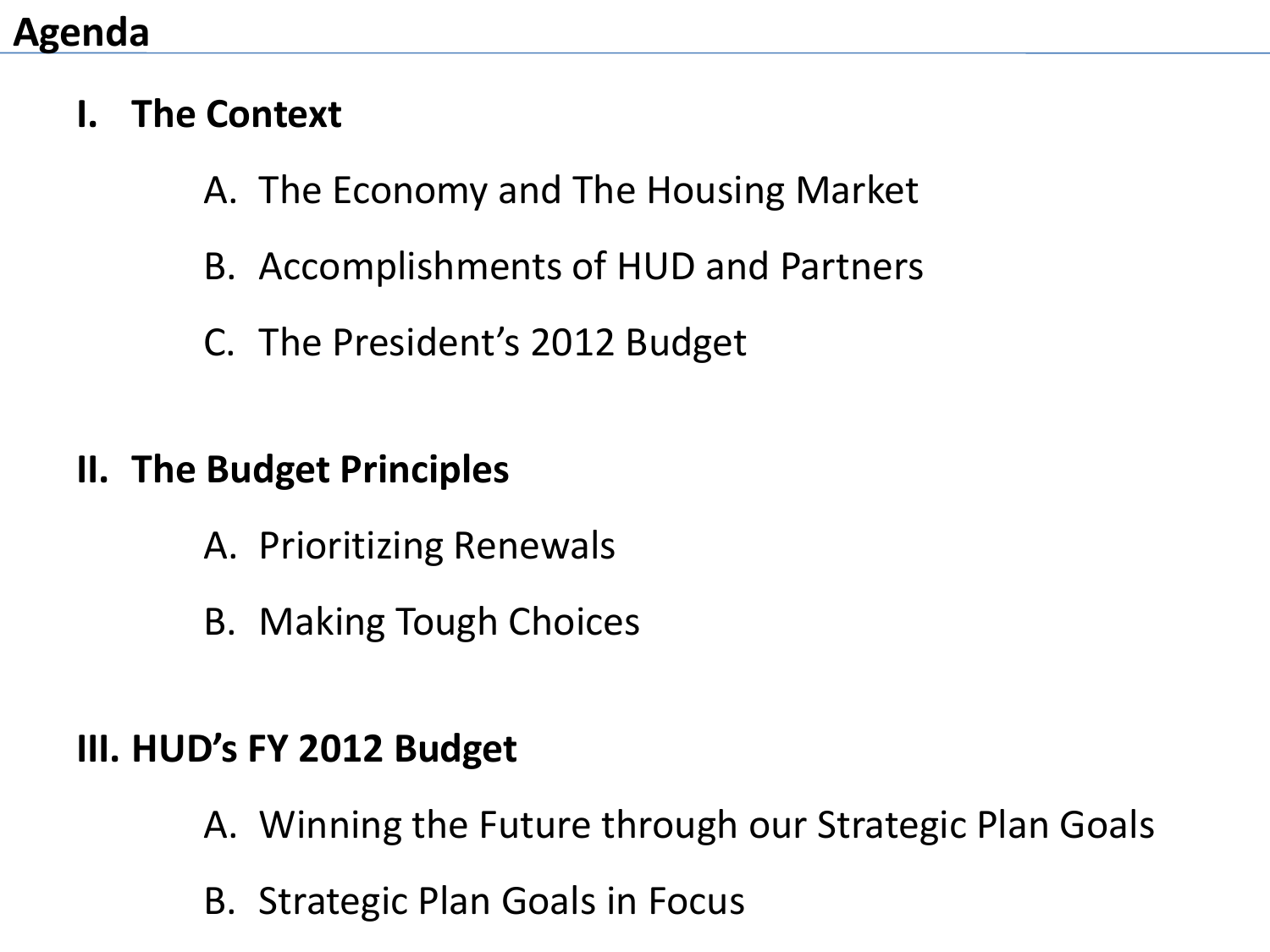# **Two Years Ago**

- We were **hemorrhaging 700,000 jobs a month**
- The growth rate had hit **negative 6.3 percent**
- Home prices had fallen every month for **2.5 years straight**
- Consumer confidence had fallen to a **forty year low**.

# **Today**

- **One million private sector jobs** were created in the past year
- Borrowers have **saved nearly \$22 billion a year** thanks to mortgage modifications and refinancing
- **Halt** in slide of home prices
- The number of homeowners entering foreclosure is **down 35% from April 2009**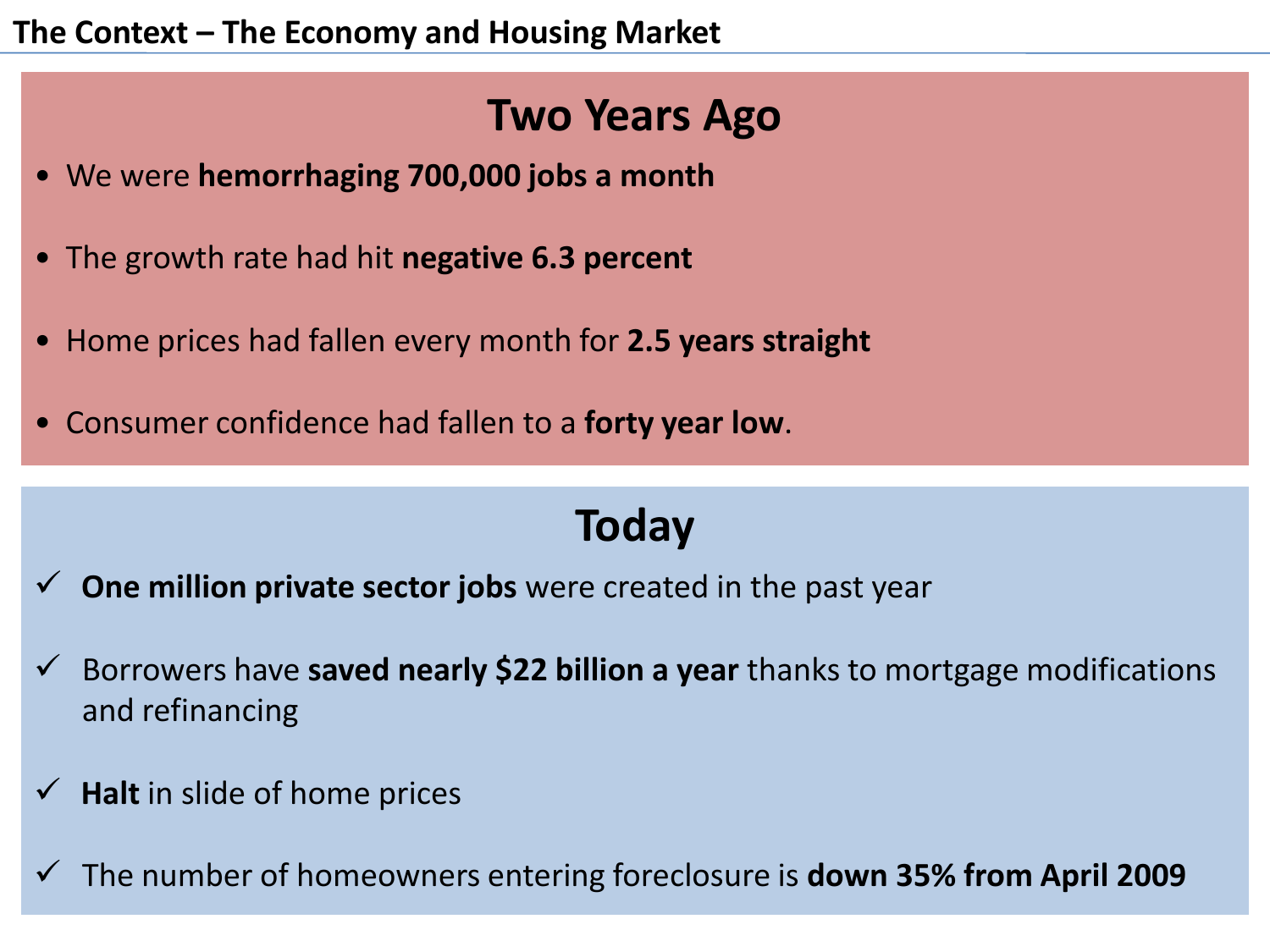*Over the past 2 years, HUD and its partners have played a key role in reversing the economic slide…*

**Together with our local housing counseling partners, HUD has served nearly 4.8 million families since April 2009**

• Over 2.2 million of these families received foreclosure prevention assistance

**We have stewarded \$13.6 billion of ARRA funding with unprecedented speed**

- Developed or renovated over **360,000 homes**
- Prevented or ended homelessness for over **850,000 people**
- Improved energy efficiency in **245,000** HUD-assisted affordable homes
- **Together with other Federal Agencies, HUD has developed unprecedented partnerships around sustainability, homelessness, neighborhood revitalization**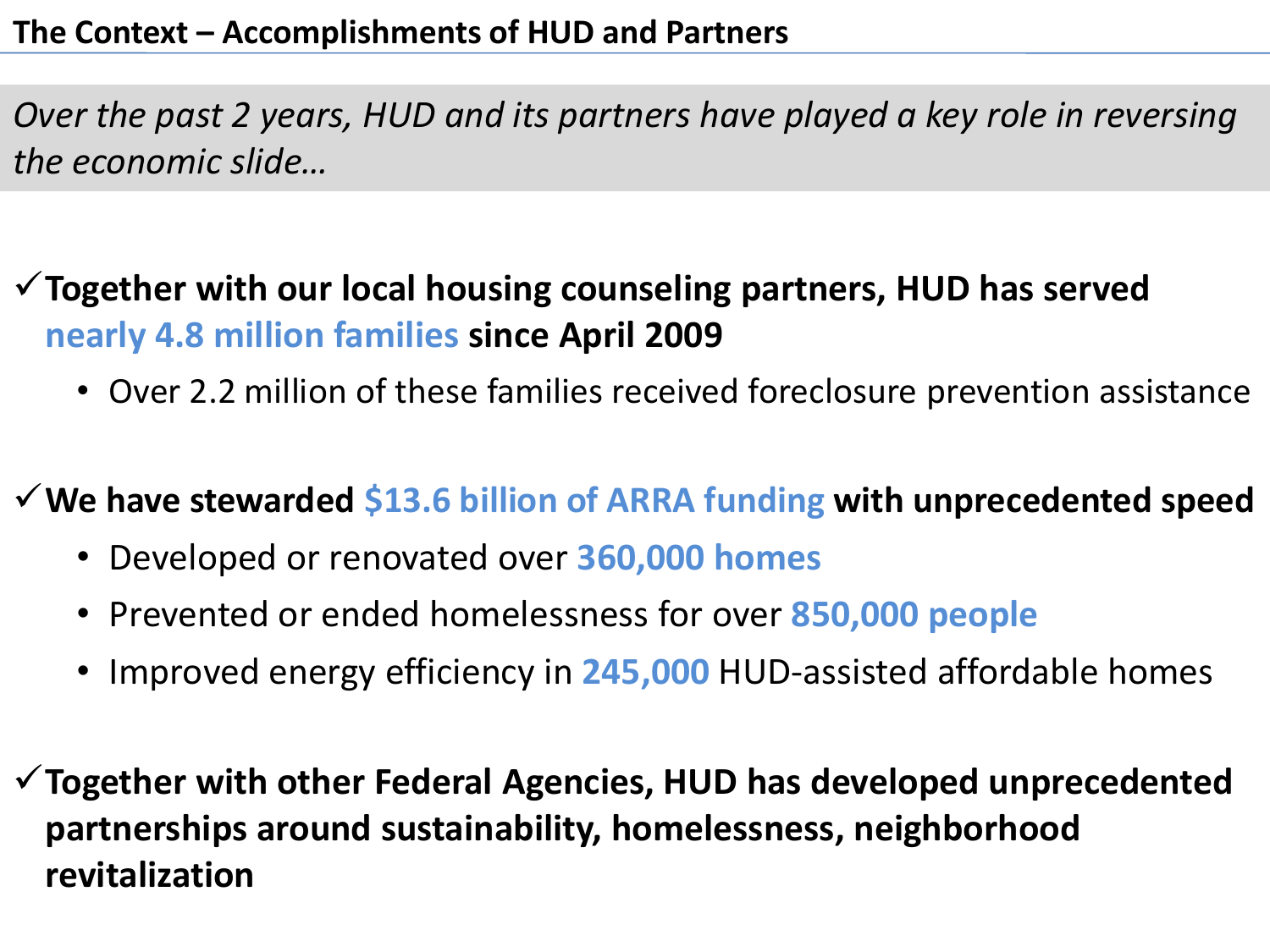*As we emerge from this recession, we must increasingly turn our attention to the Federal deficit – because America cannot win the future if our children inherit a mountain of debt.*

**President Obama has committed to a 5 year domestic discretionary spending freeze**



**HUD more than meets that goal:** Our FY 2012 budget request of **\$41.7 billion** is a 2.8% reduction from the FY2010 enacted level

### **HUD followed 3 principles in making these budget decisions…**

Bring Private Capital Back into the Mortgage Market

Protect Families Currently Served by HUD Programs

No New Initiatives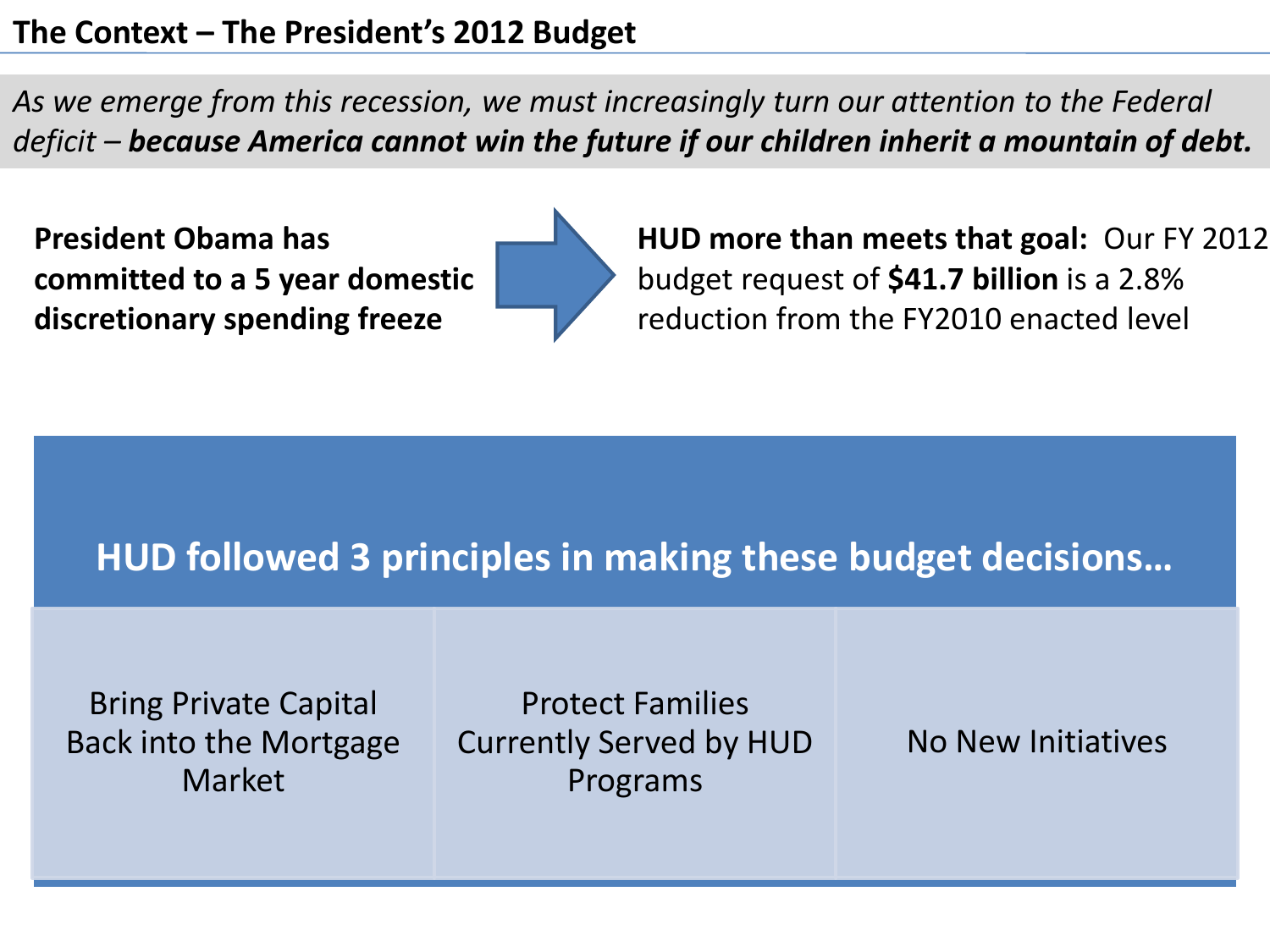#### **The Budget Principles – Prioritizing Renewals**

*The majority of HUD's budget is required each year simply to hold ground—keeping current recipients in their homes and providing basic upkeep to the public housing stock…*

#### **In FY2012, 80% of HUD's budget request will be used to:**



Fund accrued capital needs of Public Housing **\$2.405 billion**

Renew Existing Homeless Assistance Grants **\$2.216 billion**

#### **IN A BUDGET FREEZE:**

Funding for existing families increases with inflation - as a result, other programs must decrease.

*For every 1% increase in renewals, other programs must decrease by 4% to keep the budget level*



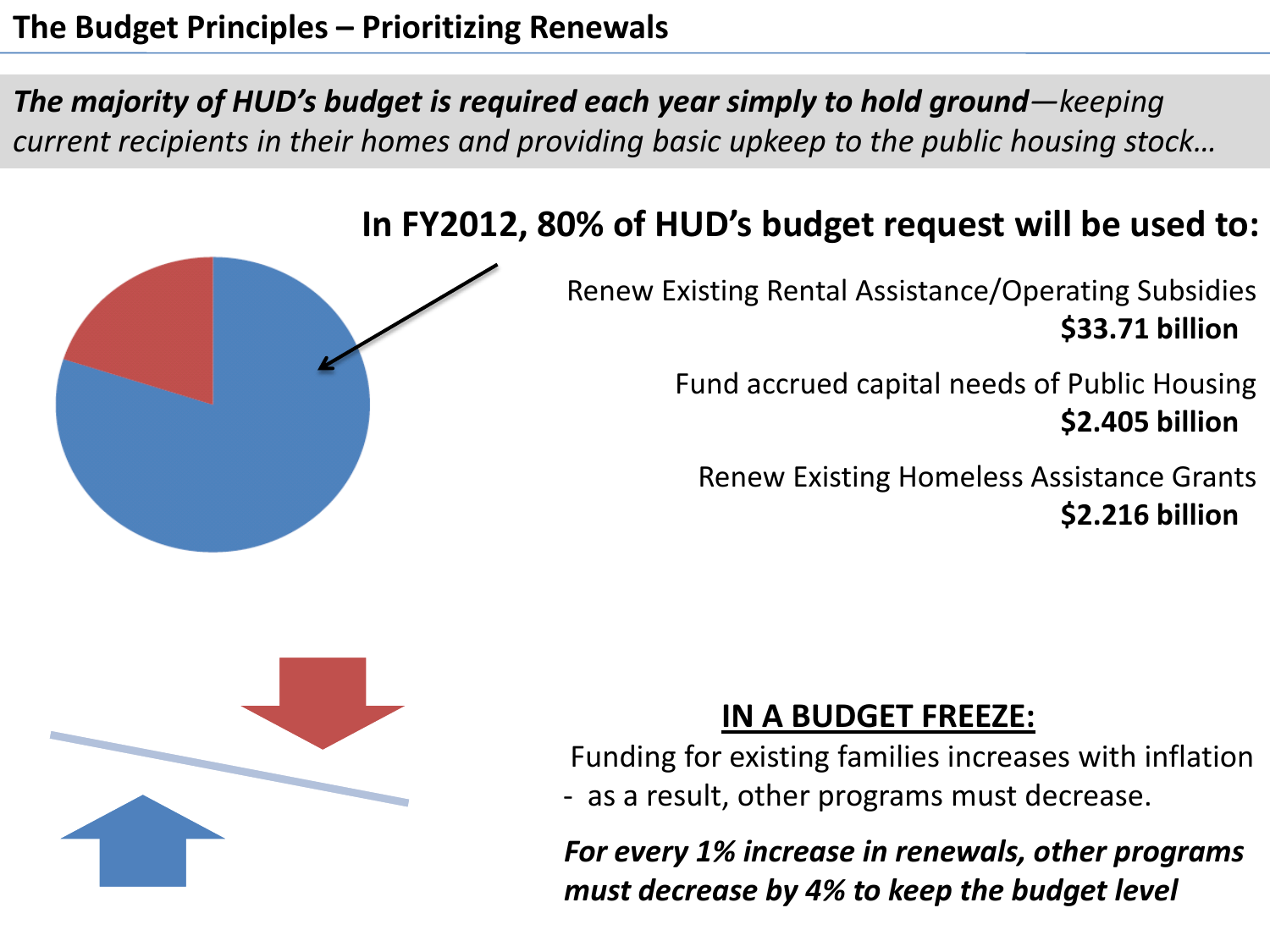#### **The Budget Principles – Why We Prioritized Renewals**

*Renewing rental and homeless assistance, and providing capital needs funding for HUD's public housing stock, remains our top priority in FY 2012 because…*

#### **The need for rental and homeless assistance is growing as a result of the recession**

- **Over 7 million** very low-income renters pay more than half of their income in rent
- Worst Housing Needs increased **a record 20 percent** from 2007 to 2009
- Over **650,000 people** were homeless on a single night in January 2010

#### **HUD assistance serves an extraordinarily vulnerable population**

- Extremely low income families make-up **72%** of HUD-assisted households
- **54 percent** of HUD-assisted households are elderly or disabled
- While the median U.S. family income in 2010 was over \$60,000 the median income of **a HUD-assisted family was \$10,200**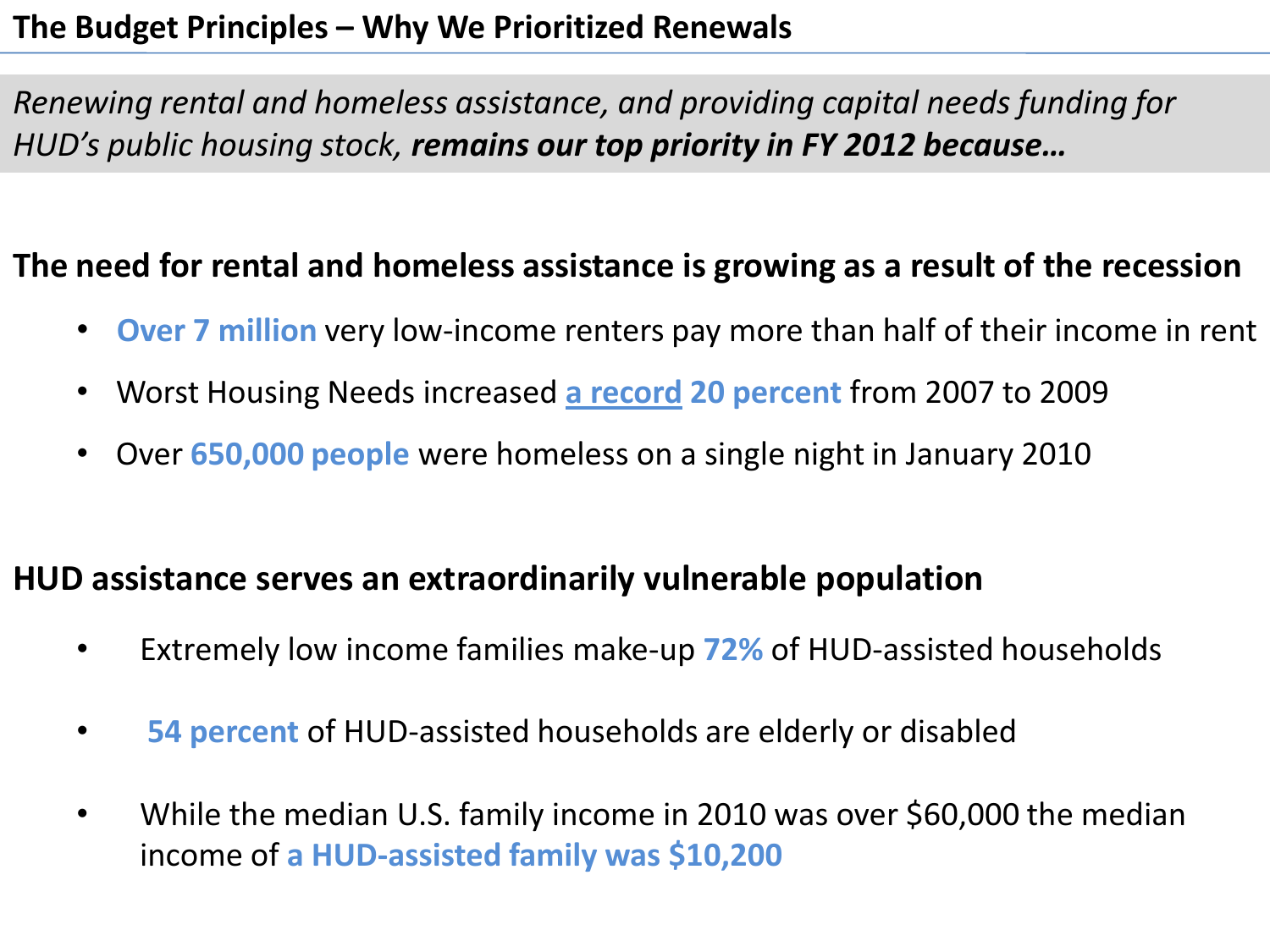# *In FY 2012, tough choices were made to reduce:*

- o *Number of new units constructed in 202 and 811 Supportive Housing programs*
- o *Block grant assistance to states and localities (HOME and CDBG)*

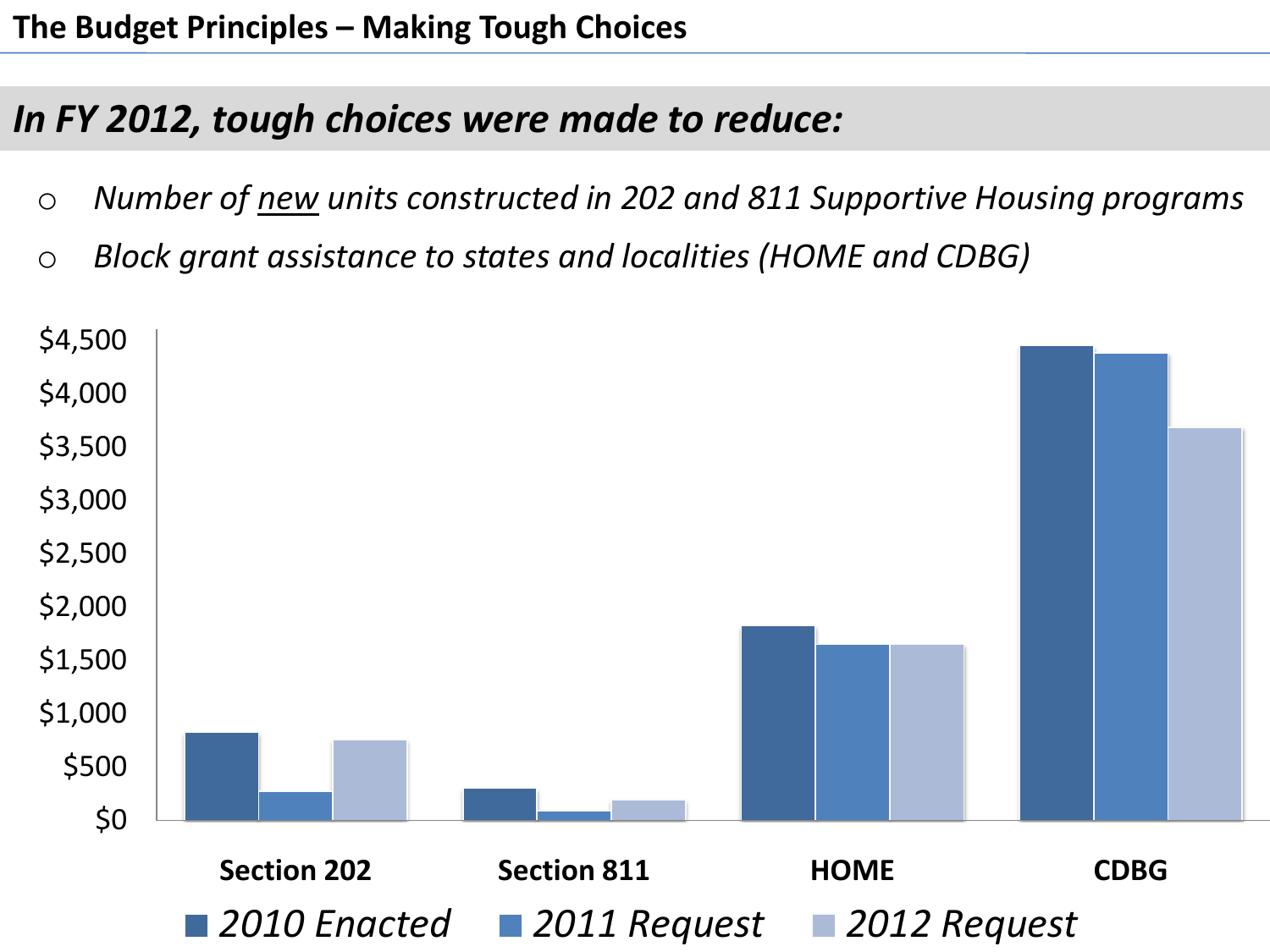#### *Nonetheless, HUD's 2012 Budget plays an integral role in winning the future…*

**The President is committed to Winning the Future by…**

**Out-Educating**

**Out-Innovating**

**Out-Building**

**Reforming our Government**

#### **HUD Contributes to Winning the Future by…**

- 1. Strengthening the Nation's Housing Markets to Bolster the Economy and Protect Consumers
- 2. Meeting the Need for Quality Affordable Rental Homes
- 3. Utilizing Housing as a Platform for Improving Quality of Life
- 4. Building Inclusive and Sustainable Communities Free from Discrimination
- 5. Transforming the Way HUD Does Business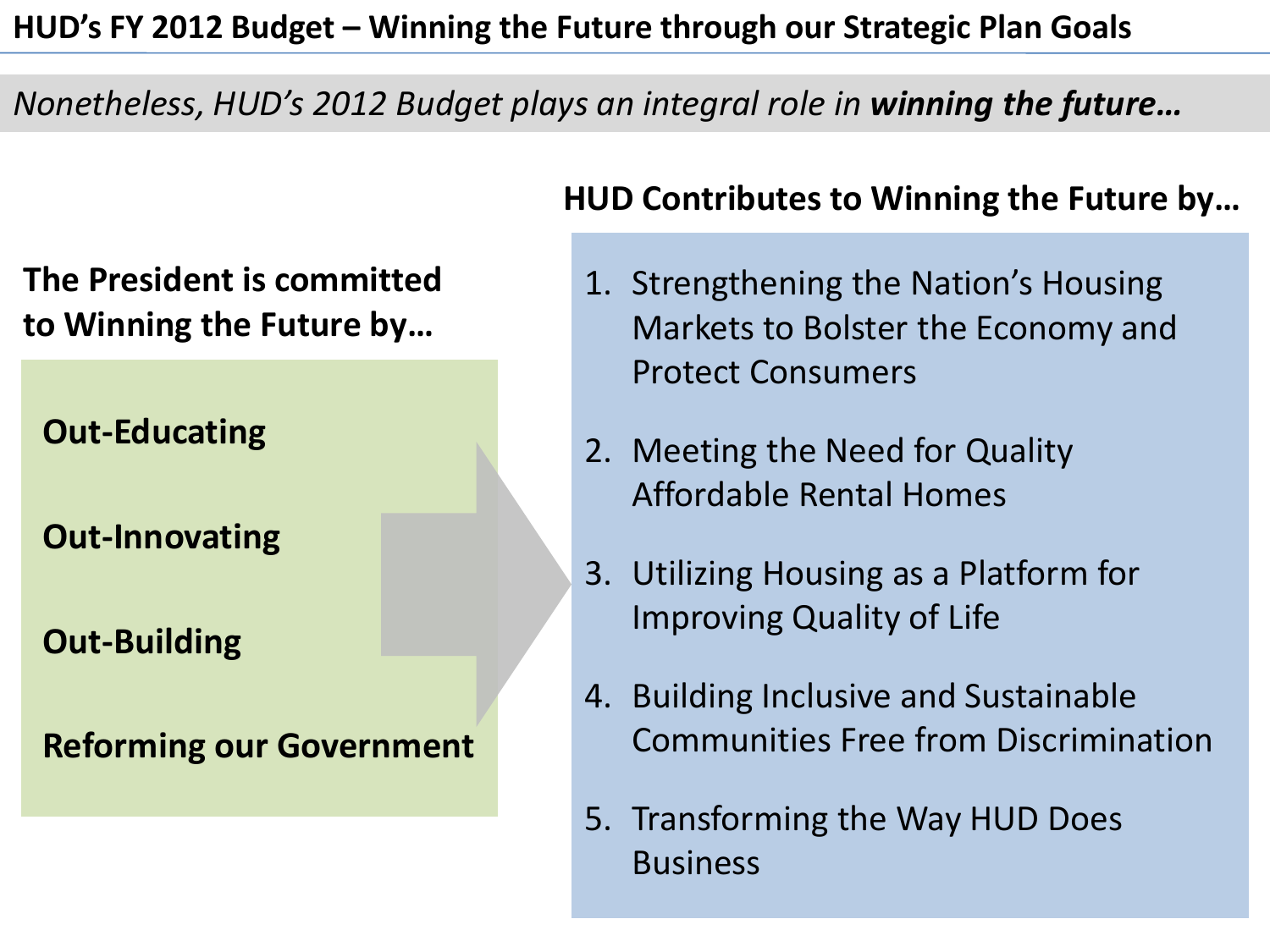*HUD's 2012 Budget request helps win the future by strengthening the nation's housing market…*

**Strengthening the Nation's Housing Markets to Bolster the Economy and Protect Consumers**

- Brings private capital back to the market through housing finance reform and FHA premium increase, which generates \$2 billion in receipts
- FHA and Ginnie Mae will continue crucial, temporary countercyclical role:
	- \$218 billion FHA loan volume anticipated in 2012
	- \$278 billion GNMA new guarantees anticipated in 2012

| <b>Program</b> (dollars in millions)        |           | 2010 Enacted   2011 Request*   2012 Request |           |
|---------------------------------------------|-----------|---------------------------------------------|-----------|
| <b>FHA Loan Guarantee Limitation Level</b>  | \$400,000 | \$400,000                                   | \$400,000 |
| <b>Ginnie Mae Loan Guarantee Limitation</b> |           |                                             |           |
| Level                                       | \$500,000 | \$500,000                                   | \$500,000 |
| <b>Housing Counseling Assistance</b>        | \$88      | \$88                                        | \$88      |

*\* 2011 Request is HUD's FY2011 request to Congress*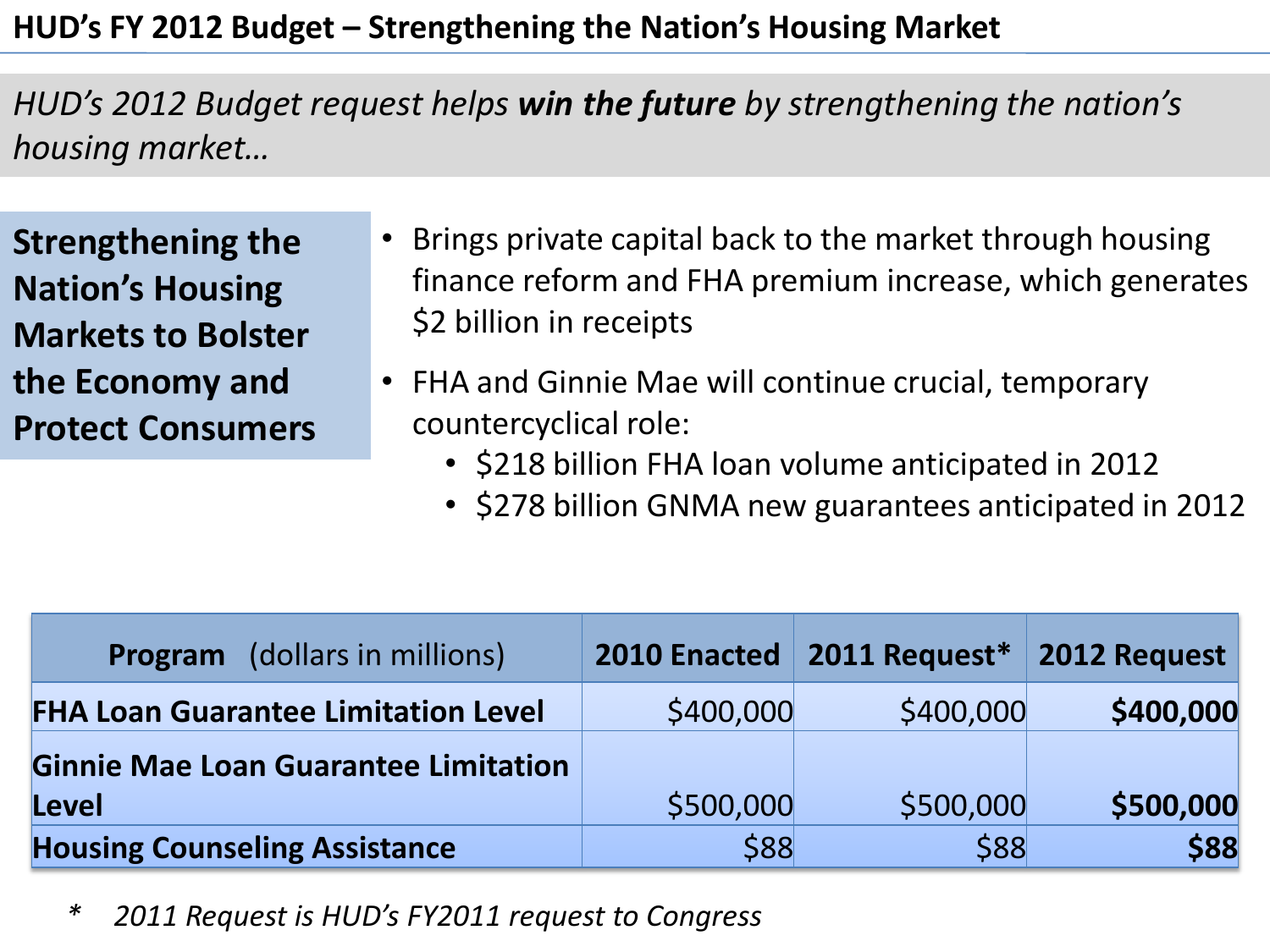#### **HUD's FY 2012 Budget – Meeting the Need for Quality Affordable Rental Housing**

*HUD's 2012 Budget request helps win the future by providing crucial rental assistance to our nation's most vulnerable families…*

**Meet the need for quality affordable rental homes**

- Serves nearly 5.5 million families over 86,000 more than FY2010
- Provides \$1 billion for the National Housing Trust Fund
- \$200 million for a demonstration program to preserve public and assisted housing

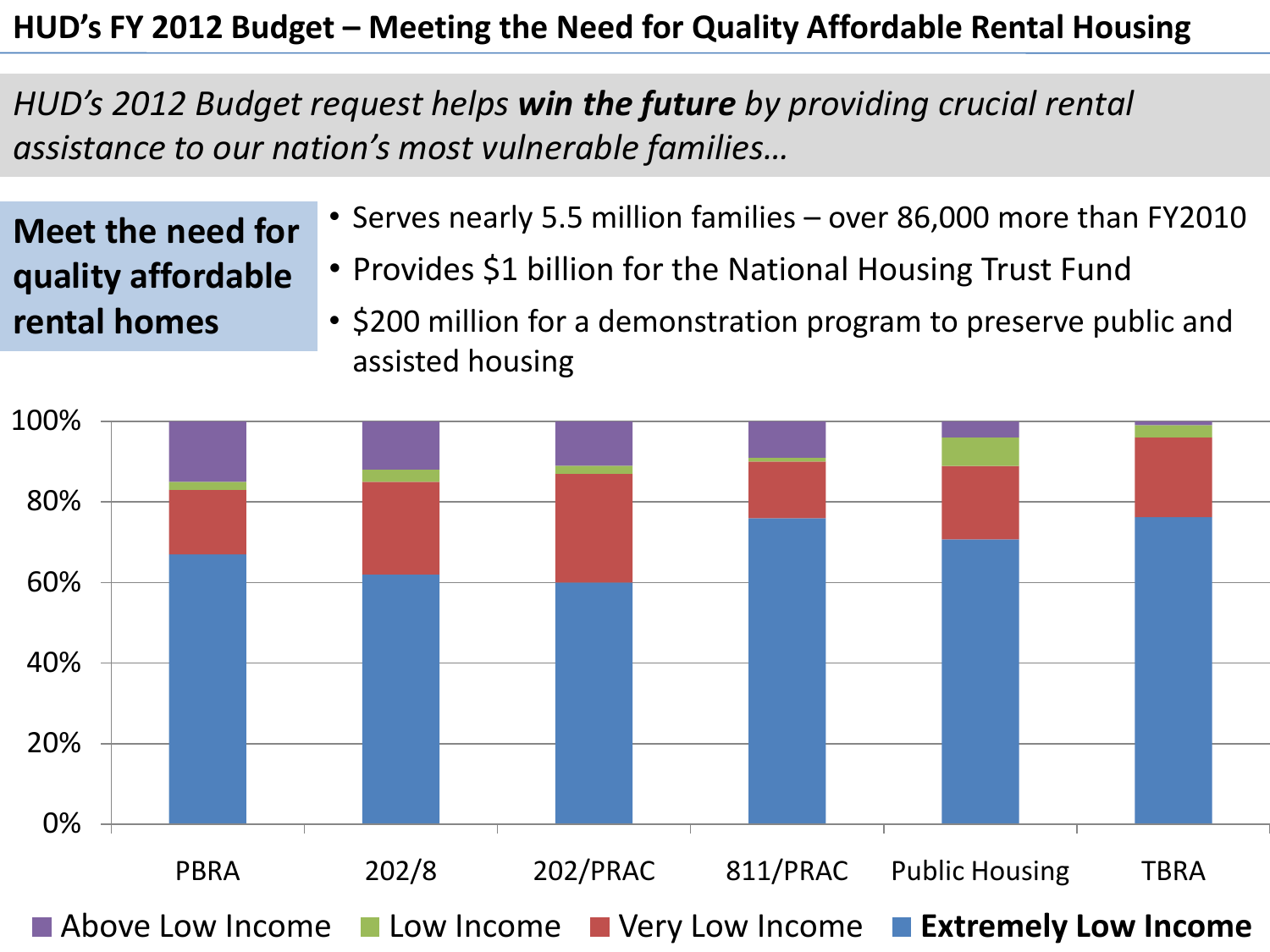**HUD's FY 2012 Budget – Meeting the Need for Quality Affordable Rental Housing**

| Program                                               | <b>2010 Enacted</b> |          | 2012 Request Difference 2012<br><b>vs 2010</b> |
|-------------------------------------------------------|---------------------|----------|------------------------------------------------|
| <b>Housing Choice Voucher Contract</b><br>Renewals    | \$16,339            | \$17,194 | \$855                                          |
| <b>Total, Tenant-Based Rental</b><br>Assistance       | $$18,184*$          | \$19,223 | \$1,039                                        |
| <b>Project-Based Section 8 Contracts</b><br>(Housing) | \$8,558             | \$9,426  | \$868                                          |
| <b>Public Housing Operating Fund</b>                  | \$4,775             | \$3,962  |                                                |
| net \$1 billion reserves                              |                     | \$4,962  | \$187                                          |
| <b>HOME</b>                                           | \$1,825             | \$1,650  | (5175)                                         |
| <b>Public Housing Capital Fund</b>                    | \$2,500             | \$2,405  | (595)                                          |
| <b>Preservation Demonstration</b>                     | \$0                 | \$200    | <b>\$200</b>                                   |

*\* 2010 TBRA amount does not include Section 811 Mainstream renewals, which is included in the 2012 TBRA request*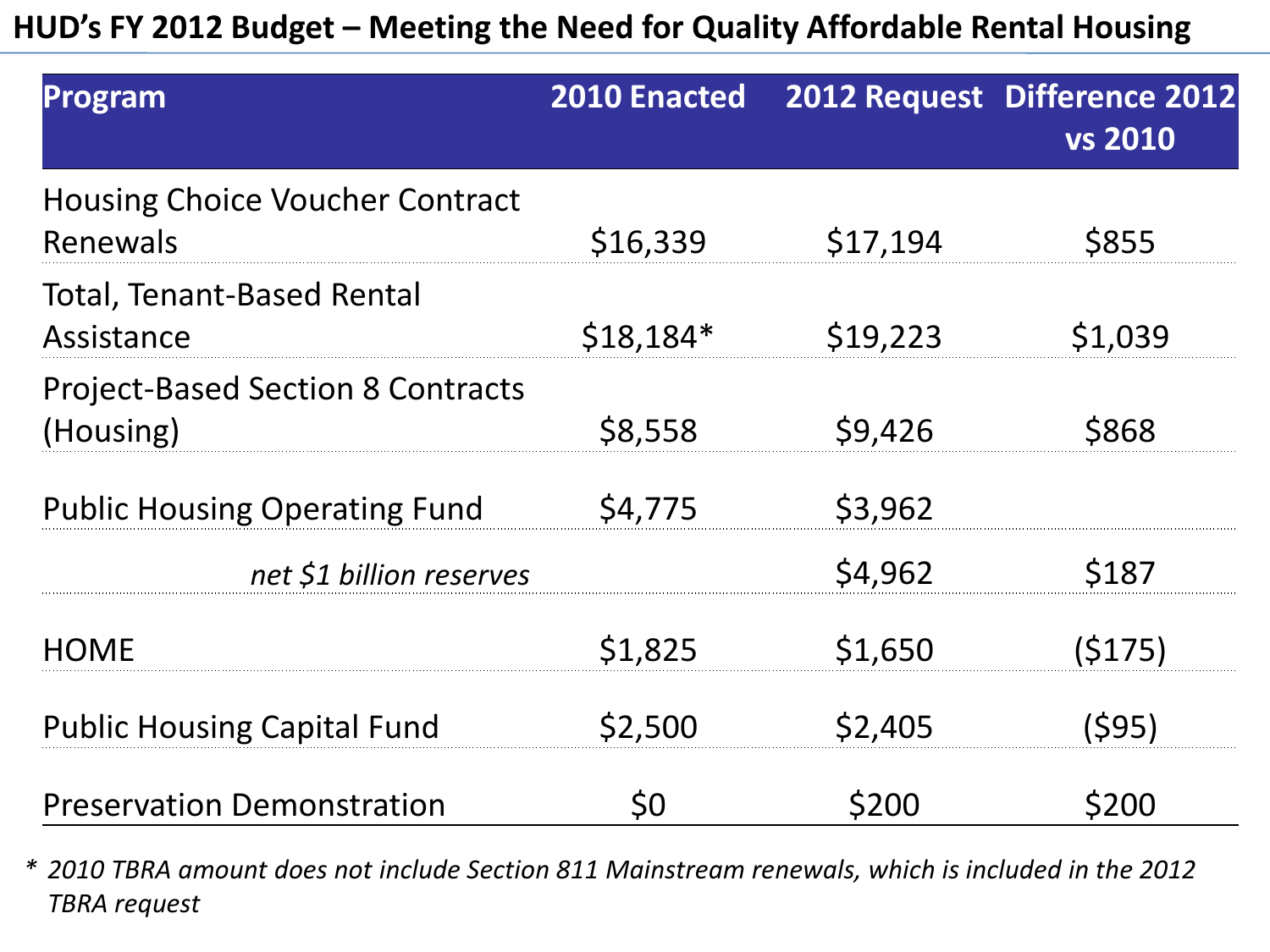#### **HUD's FY 2012 Budget – Utilizing Housing as a Platform for Improved Quality of Life**

*HUD's 2012 Budget request helps win the future by providing cost-effective housing and services through a leaner, smarter government that will improve health and educational outcomes for millions of families nationwide…*

**Utilize housing as a platform for improving the quality of life**

- Doubles new permanent supportive housing for the homeless
- Delivers on Federal Strategic Plan to Prevent and End Homelessness
- Provides crucial rental housing and services to almost 2.5 million elderly and/or disabled individuals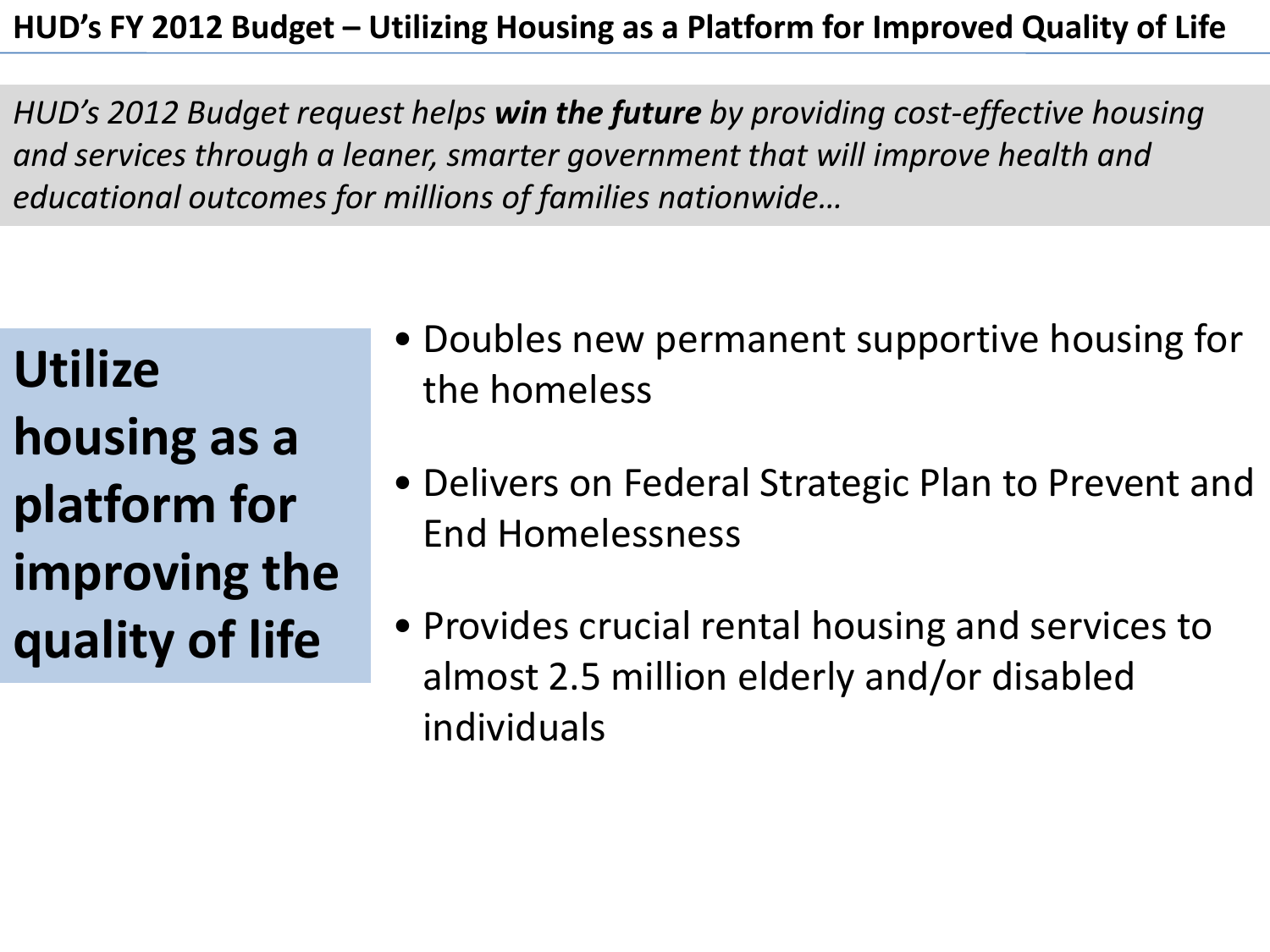| Program                                                              | 2010 Enacted | 2011 Request * | 2012 Request |
|----------------------------------------------------------------------|--------------|----------------|--------------|
| <b>Housing for the Elderly (Section</b>                              |              |                |              |
| $ 202\rangle$                                                        | \$825        | \$274          | \$757        |
| <b>Housing for Persons with</b><br>Disabilities (Section 811)**      | \$213        | \$90           | \$196        |
| <b>Housing Opportunities for</b><br><b>Persons with AIDS (HOPWA)</b> | \$335        | \$340          | \$335        |
| <b>Homeless Assistance Grants</b>                                    | \$1,865      | \$2,055        | \$2,372      |
| <b>Making Mainstream Programs</b><br><b>Work to End Homelessness</b> |              |                |              |
| (HUD-HHS) Vouchers                                                   | \$0          | \$85           | \$57         |
| <b>HUD-VASH vouchers</b>                                             | \$75         | \$0            | <b>\$75</b>  |

- *\* 2011 Request is HUD's FY2011 request to Congress*
- *\*\* 2010 Enacted amount for Section 811 does not include Section 811 Mainstream renewals, which are funded out of TBRA in 2012*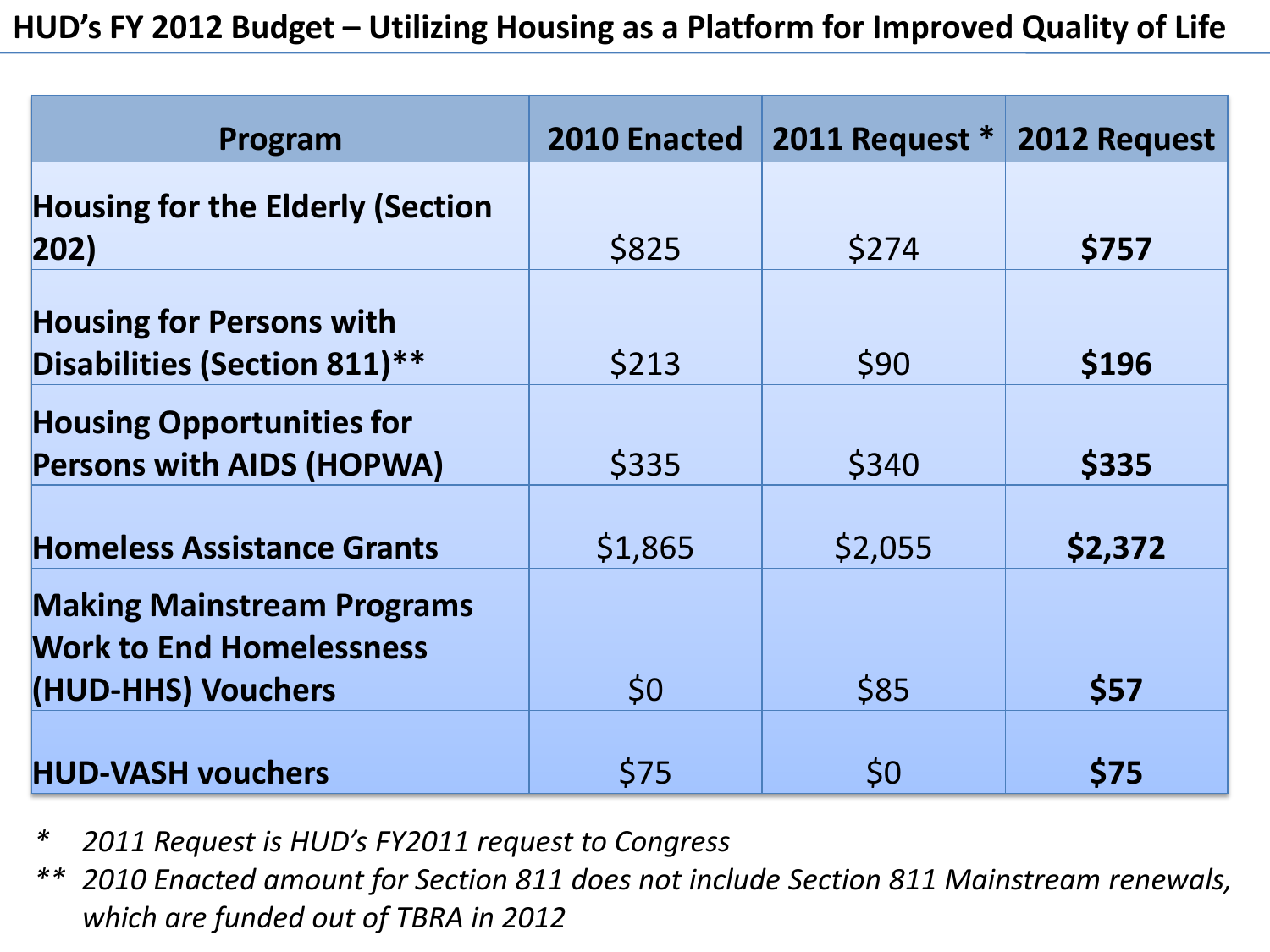#### **HUD's FY 2012 Budget – Building Inclusive and Sustainable Communities**

*HUD's 2012 Budget request helps win the future by funding sustainable, communitydriven solutions to generate economic growth and opportunity…*

**Build inclusive and sustainable communities free from discrimination**

- Our programs will create or retain **300,000 jobs** directly and **350,000 more jobs** indirectly
- Beyond immediate job creation, this budget will help communities be more economically competitive for the long-term

| <b>Choice</b>                                             | - Revitalizing neighborhoods of concentrated poverty                                                                                                                                                                                                                             |
|-----------------------------------------------------------|----------------------------------------------------------------------------------------------------------------------------------------------------------------------------------------------------------------------------------------------------------------------------------|
| <b>Neighborhoods</b>                                      | Aligning interagency investments, particularly around                                                                                                                                                                                                                            |
| \$250 million                                             | education - to out-educate the rest of the world                                                                                                                                                                                                                                 |
| <b>Sustainable</b><br><b>Communities</b><br>\$150 million | - Coordinating housing, land use, transportation investments<br>to address growing cost burden faced by working families<br>More effectively use existing dollars to increase economic<br>$\blacksquare$<br>competitiveness, out-build and out-innovate the rest of<br>the world |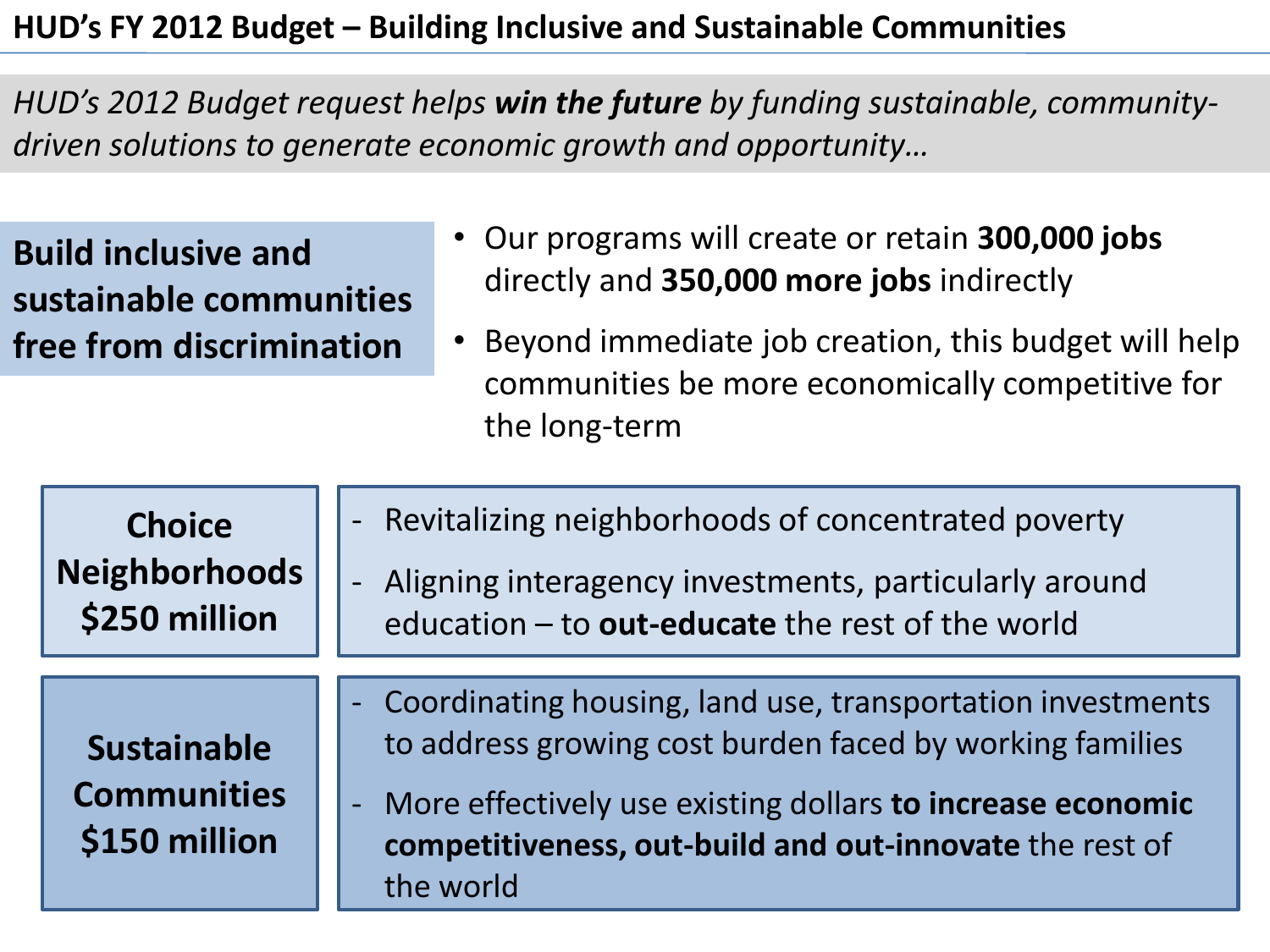#### **HUD's FY 2012 Budget – Building Inclusive and Sustainable Communities**

| Program                          | 2010 Enacted | 2011 Request * | 2012 Request |
|----------------------------------|--------------|----------------|--------------|
| <b>CDBG</b> (total)              | \$4,450      | \$4,380        | \$3,804      |
| <b>CDBG (formula amount)</b>     | [\$3,983]    | [\$3,983]      | [\$3,684]    |
| <b>Sustainable Communities</b>   | [\$150]      | [\$150]        | \$150        |
| <b>FHEO</b>                      | \$72         | \$61           | \$72         |
| <b>Catalytic Investment Fund</b> | [\$0]        | [\$150]        | [\$0]        |

*Replaced by multi-agency successor initiative to Empowerment Zones* 

| <b>Native American Housing</b> |              |              |              |
|--------------------------------|--------------|--------------|--------------|
| <b>Block Grants</b>            | <b>\$700</b> | <b>\$580</b> | <b>\$700</b> |
|                                |              |              |              |
| <b>Choice Neighborhoods</b>    | <b>S65</b>   | <b>S250</b>  | <b>\$250</b> |

*\*2011 Request is HUD's FY2011 request to Congress*